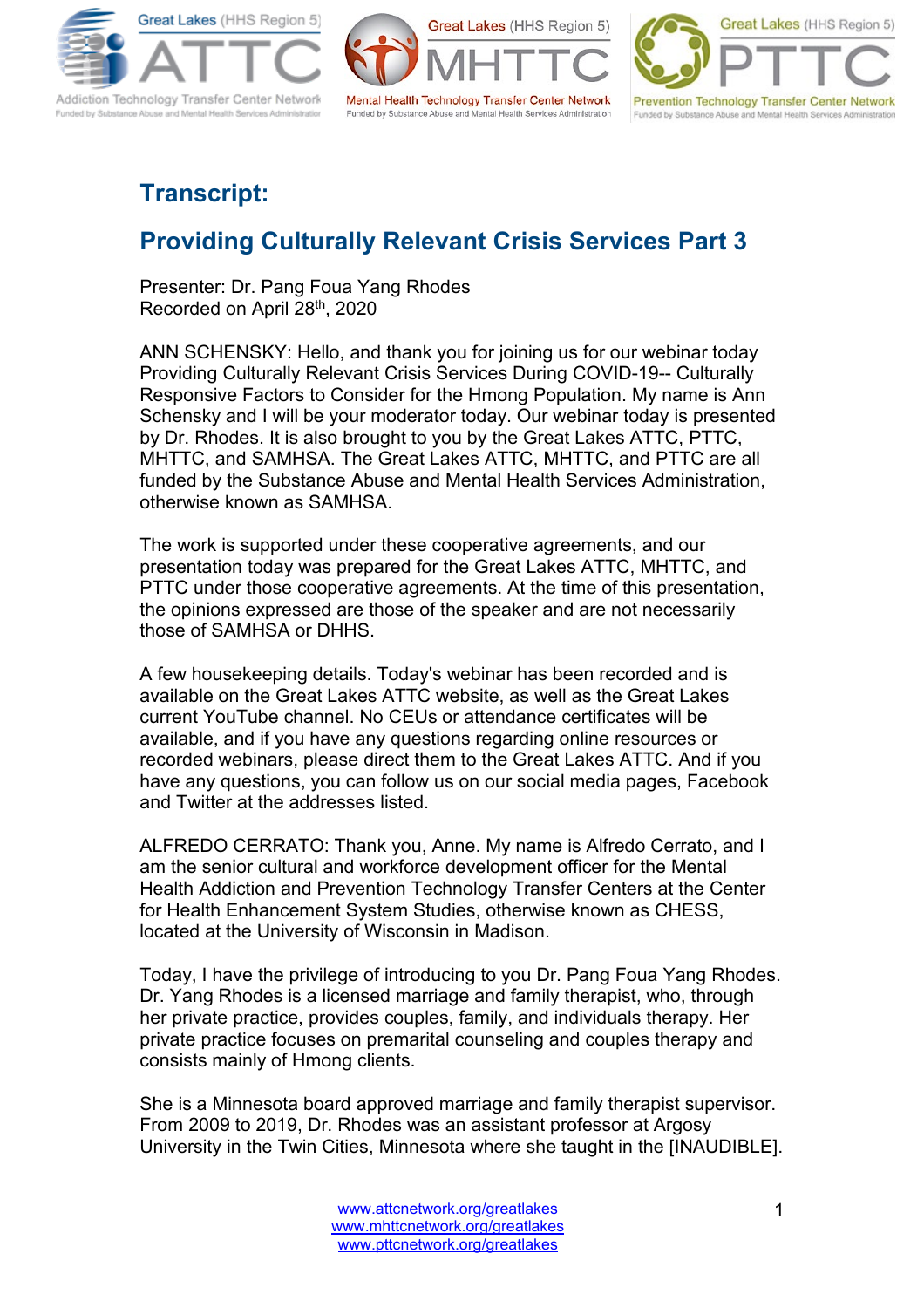





I'm sorry. Take two. Where she taught in the doctorate and masters of arts program in marriage and family therapy.

As a conference and retreat speaker, who has traveled across the United States and Canada, she enjoys teaching people how to grow personally and spiritually. She is energized by motivating people to thrive in their intimate and family relationships. Dr. Yang Rhodes will help us today to identify, understand, and explain the cultural and linguistic factors that are relevant when considering behavioral health of the Hmong population in a time of crisis. Dr. Rhodes, thank you and welcome.

PANG FOUA YANG RHODES: It is truly an honor for me to be here and speaking with you on how we can provide culturally relevant crisis services during COVID-19. And today, I'm going to be speaking particularly about culturally responsive factors that we can consider when we're working with the Hmong population.

The objectives for today are that you will be able to identify relevant Hmongspecific factors influencing crisis response at the individual, interpersonal, or family, community and societal levels. Secondly, you will be able to understand the challenges Hmong may experience during COVID-19, from a trauma-informed lens, and third, to explicate culturally relevant communications approaches and mental health services.

And a good place to start with all of that is with the history of the Hmong Americans. Confucius has said that, to study the past if we would define the future, and we don't have the time to go in depth into the history. But I want us to take a very cursory look at the life course of the Hmong in order for us to understand some of the current realities and to be able to effectively address implementation of services that will be effective and culturally responsive.

The Hmong history goes back all the way to 4,000 to 3,000 BC. No one really knows because we have lost much of the written history, but the Chinese history has mentioned a people called the Miau, which the Hmong are subsumed under that terminology as well, and that appeared 4,000 years ago, and some say even further back.

The Hmong American history also then goes back to the 1800s when our ancestors moved from southern China into different countries such as Laos, Vietnam, Myanmar, and even Thailand. That migration was due to needing to find new land to cultivate, but also in order to get away from the oppression that the Chinese government had over the Hmong.

Throughout much of Hmong history, there has been a lot of warfare and migration, and certainly, the group that left and came to Southeast Asia were still experiencing that. The secret war that took place from 1959 all the way to 1975 was when the American CIA recruited Hmong and other indigenous groups in Laos to fight against Communist forces and to disrupt the supply line, as well as to rescue downed US pilots.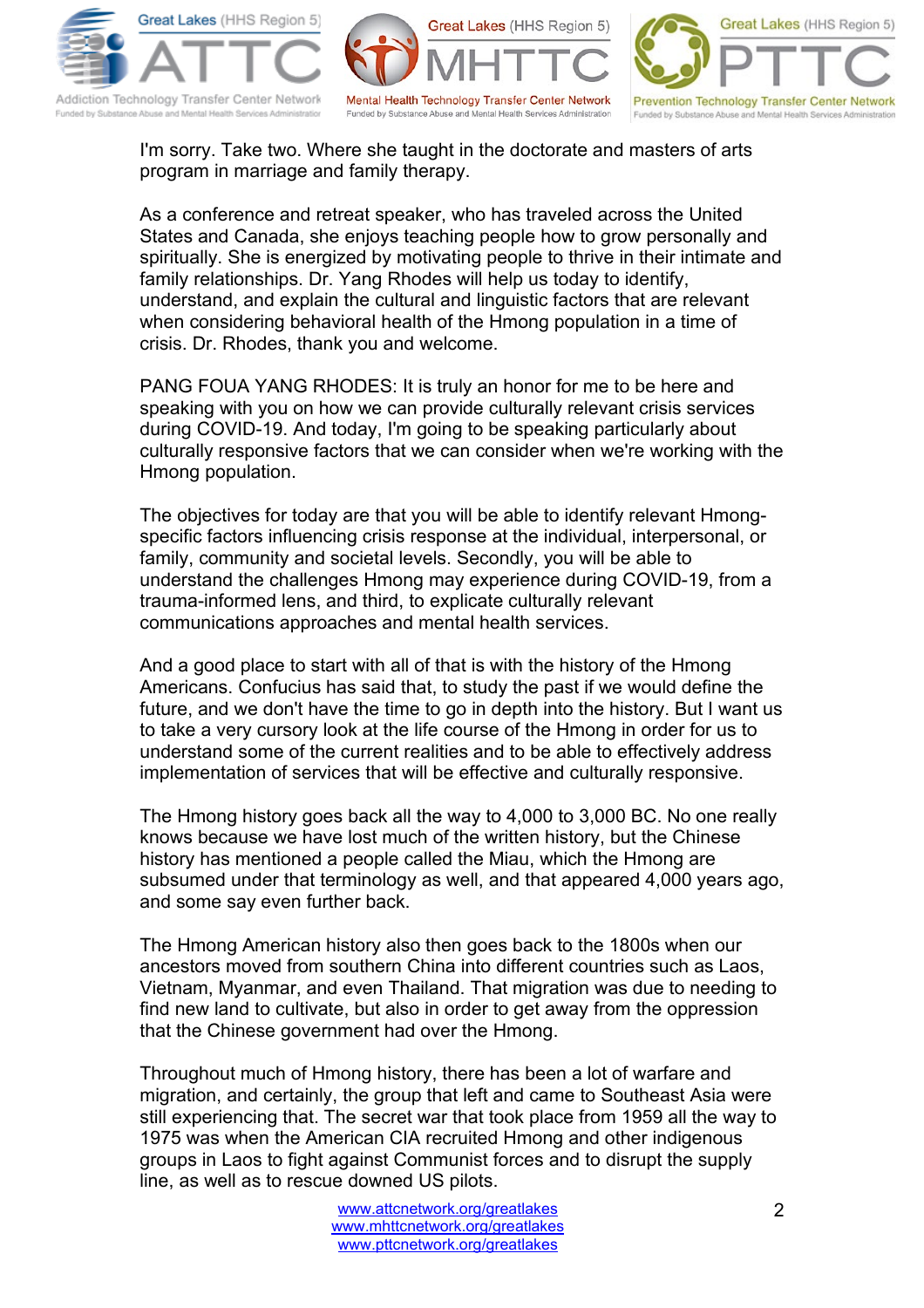





As many as 20,000 Hmong soldiers died during the Vietnam War, and many thousands more civilians were also killed during that time. In 1975, when Laos fell to the Communist regime, there was a mass exodus of Hmong from Laos, or they would face execution and definitely revenge against their part in helping the US government.

1975 was the year that the United States started receiving Hmong as refugees, and since 1975, there were other waves notably in the '80s and the '90s, and the final wave of Hmong refugees came in 2005. Currently, there are about 600,000 Hmong still left in Laos.

According to the 2017 American Community Survey put out by the US Census Bureau, the population of the Hmong here in the United States is 309,564. Now as with any of the census counts, there's always a wondering how much we're under counting or over counting. In the Hmong community, I would say that we probably have a lot of under counting. I don't know any of my relatives who actually said that they had sent in their census data, So that's kind of my anecdote on that. But we'll go with this number, 309,564.

Now the most populous states where Hmong reside are first, California, secondly, Minnesota, and third, Wisconsin. Now of the Hmong American population, 33% say that they are foreign born. 15% of that population are 45 years old or older. Now, that is significant because it tells us that the Hmong population is very young, and that many of our first generation have died off or are getting older, but there are not very many of them. Just as a comparison, in the average US, there is 39% who are 45 years or older.

So in the Hmong population, the second and third generation, meaning those who were born in the United States and their children, make up the bulk of the population. In fact, the median age of the Hmong population is only 24 years old, compared to the median age of the US population, which is 38 years old. Another significant thing to know about the population is that 16% of the families live in poverty. In addition to that, Hmong have some of the biggest or the largest number of people living in a household and then people in a family.

The reason why the history and some of the stats are important for us to know is that these will impact the response to crises. And when we look at the response to crisis and the challenges that arise during COVID-19, I want us to take a social ecological model to look at various levels at which the Hmong community has been impacted. A social ecological model helps us to understand, explore, and address the interactive factors for health and functioning at the individual level, the relationships level, the community level, and the societal level, and we know that each level interacts with the other levels, and it's helpful for us to look at each level. But as you will find, that there are interacting relationships, and we will talk about some of these interactions as well.

So looking at the individual level, we can look at the factors of acculturation and socioeconomic status. Now I could have chosen a plethora of other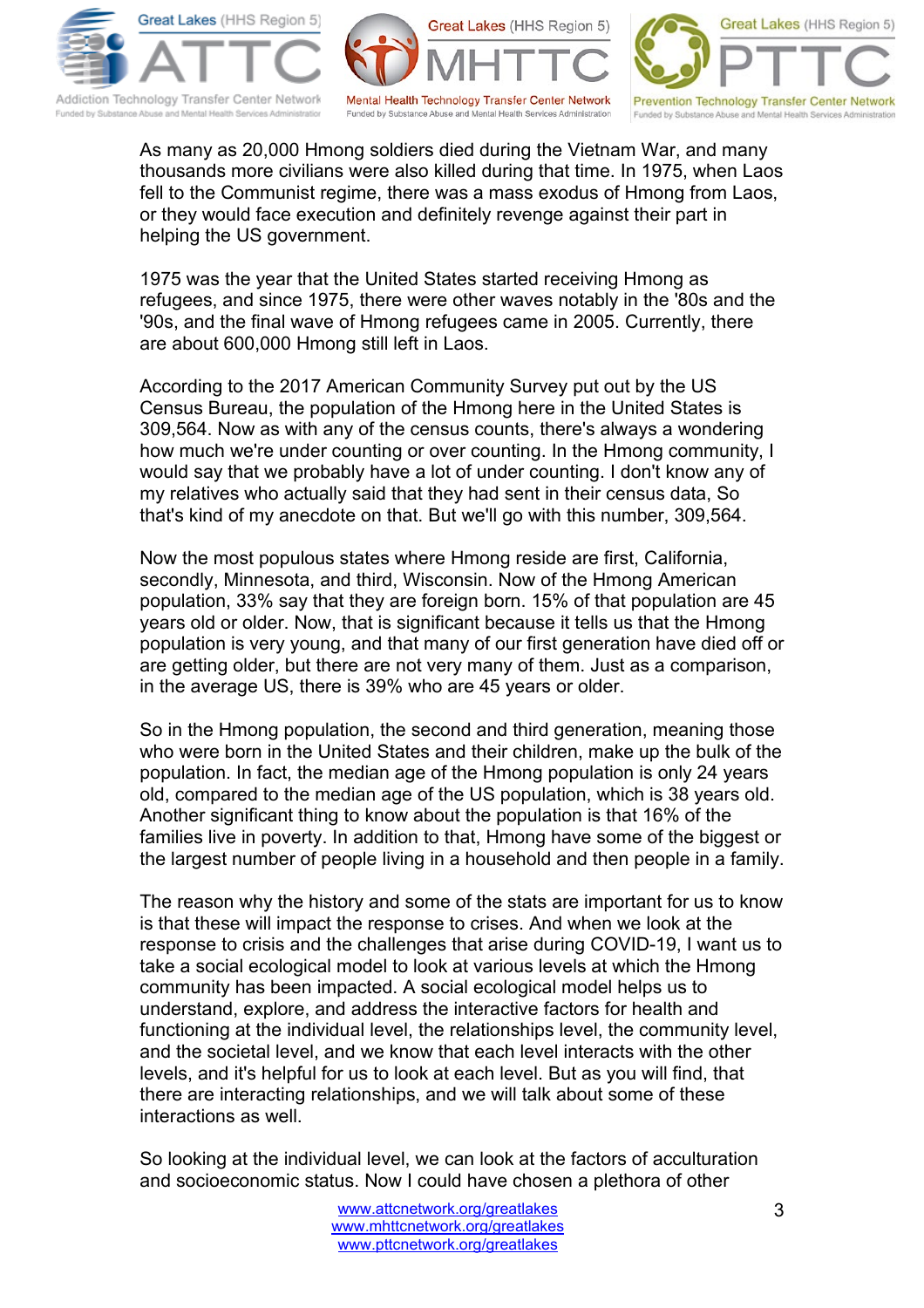





factors. But I believe that these are some salient factors that we as mental health providers, as communicators of what is happening, that we need to be considering these particular salient factors.

At the individual level, an individual's acculturation is important. Acculturation is the cultural modification of an individual's adaptation or borrowing of traits from a host culture that results from a prolonged contact with that host culture. So here, we are talking about Hmong acculturation into more Western, more mainstream American behaviors and thoughts, and acculturation involves not just changing the things you do, but also changing the philosophy and the values that you hold. So it's both behavioral and philosophical.

Acculturation affects response by determining what the individual or what level the individual has contact with mainstream media with outlets that will provide information, either in English, if they're more acculturated. It also affects for the individual where they get their news and whose opinions they listen to. And it will affect the type of social support and reliance on that social support. Some of the research has shown that the more acculturated a person is and the less connection they have to their own ethnic community, that tends to bring with it some amount of mental distress, whether it comes in the identity, self identity of the individual, or whether that comes from just not being supported by their own ethnic community. So acculturation is something we will need to look at as individuals come into the mental health system.

Socioeconomic status is a little bit related to acculturation, but it is separate. Socioeconomic status or SES has to do with the economic stability, kind of work and career that the individual is in, and it will greatly impact the job security of the person, as well as the financial viability of the person during these COVID-19 situations and challenges.

And what we need to see is that mental health at the individual level, although it is much affected by the other social ecological models, when we have the individual in front of us, we need to be able to assess for their own mental health or vulnerabilities, stress vulnerabilities that the individual might be going through, assess for their connection with their own community. One of the very salient factors that I believe we will be needing to address more and more is a very Hmong-specific factor of guilt and shame. The culture is very much predicated upon doing the right thing, knowing what to do in social situations. And so as a result of COVID-19 and the shelter in place orders, many Hmong have had to face not being able to live out and meet these values that the Hmong culture and the Hmong community expects of them. I will talk more about that when we talk about the relationship and the community levels.

But here at the individual level, it is important to help an individual work through and talk about their guilt and shame and what that may look like and what that may have stemmed from. With cultural and ethnic identity crisis as a challenge, I want us to remember that Hmong are from Asia, and currently, due to the societal level pressures of racism, that at the individual level,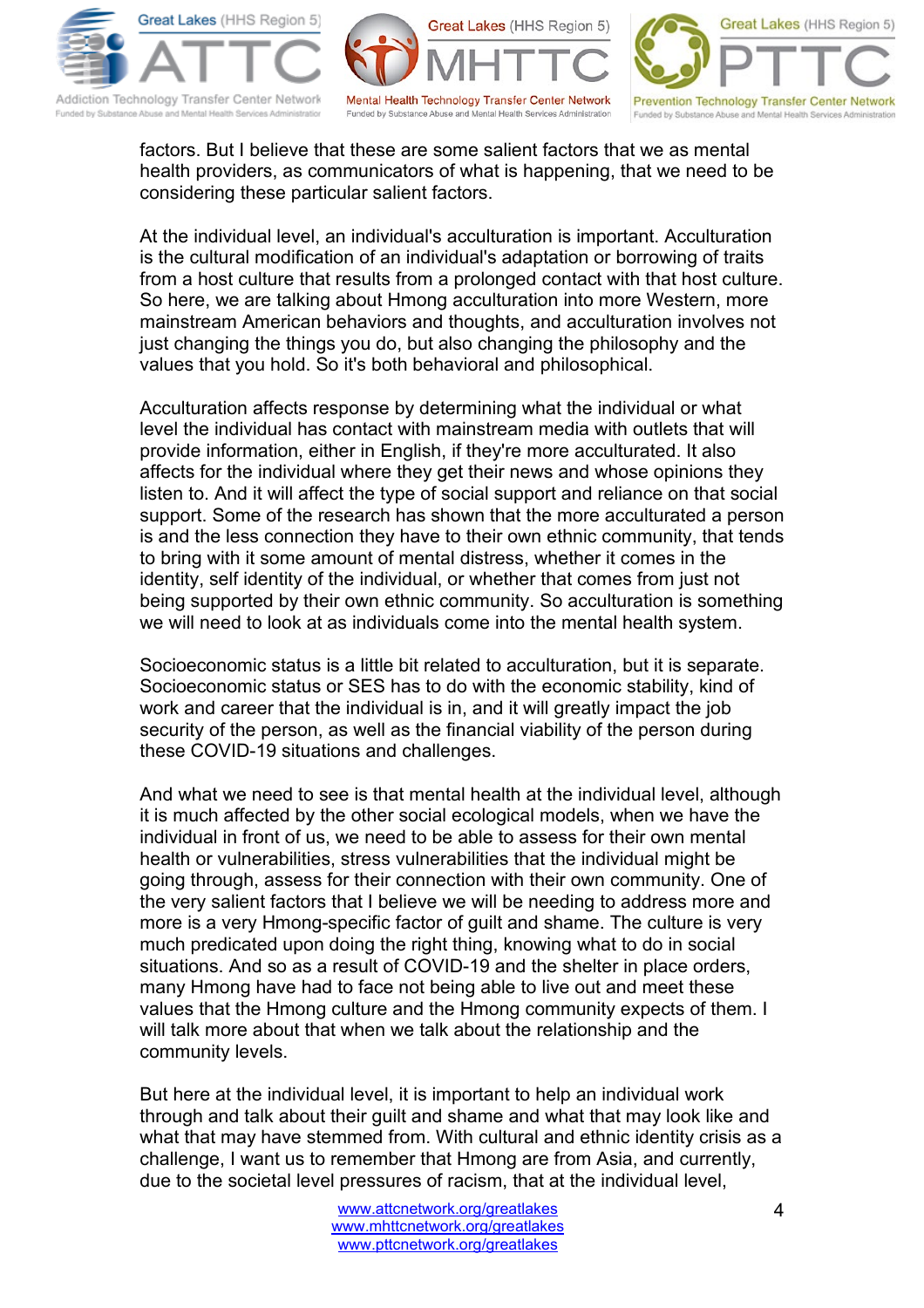





people may be dealing with cognitive dissonance, and particularly, for those who are highly acculturated who have kind of entered into the mainstream society of the US, this anti Asian-American racism that has increased this year or due to the COVID-19 being attributed to Chinese, that this racism can really cause a cognitive dissonance for the individuals because there may be feelings of betrayal by their host country, and for those who are second and third generation who are born here, they may have thought that they were embraced by this nation already and this sense of dismay at what is happening to them.

Michelle Sotero talks about how intentional violence threatens basic assumptions about order, a just world, and the intrinsic invulnerability and unworthiness of the individual, and at the individual level, racism can really wreak havoc on a person's self identity, as well as their cultural and ethnic identity. Let's move on to the next level.

At the relationship level, the factors that are important for us to consider are poverty and familism. Poverty, as I mentioned earlier, in the Hmong American population, 16% of families fall at or under the poverty level. This has consequences for economic instability.

One of the challenges with poverty is that families have food insecurity. During a time when children are home, all the children are home and the parents have to take care of and feed them three times a day every day, when normally the children would be in school, and they would get their meals that way. So food insecurity is a challenge that we need to look at as well.

I will mention later that some of the very basic needs need to be taken care of before we can truly address the mental health issues. And so poverty and economic instability are things we need to look at. Now, poverty also has to do with the ability to provide the technology that is needed for distance learning. So this is definitely going to be a challenge as we come alongside families and make sure that the children are still getting access to their assignments and being able to connect and use technology in that way.

The second major factor is familism. This is a word that basically just means that the needs of the family are more important and take precedence over the needs of any one member of the family. And familism has the impact of combining with Eastern concepts of filial piety, where your first priority is to pay respect and to honor and to take care of the parents and the elderly in the family.

In a time of COVID-19, what can happen is that there could be intergenerational conflict. I have heard stories from family and friends where the children will restrict the parent's access or leaving the house, and the parents don't understand. The parents may be very upset that they're not able to go visit their other family and friends, which is a very much part of familism, and yet, the younger generation may do everything they can to keep the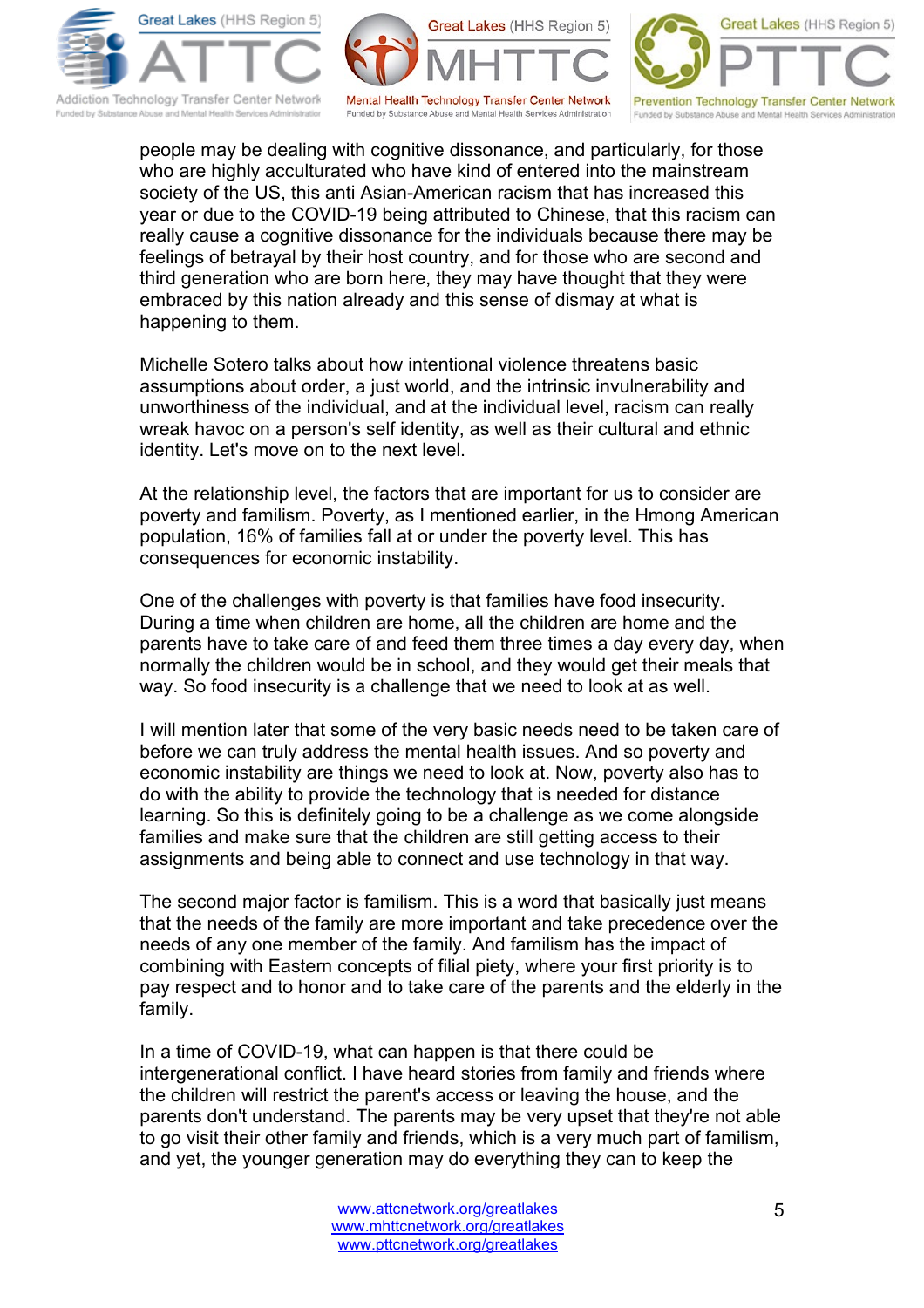





social distancing and to obey the stay at home orders. And so there may be conflict there.

In addition to that, we will see that in the relationships, there may be times where the second and third generation are not able to honor the first generation the way that they would like to, and that comes up in some of the factors in the community level. So let's look at community level factors and challenges.

At the community level, some of the salient factors would be communalism and then the hierarchy and authority structure within the Hmong culture. Communalism is this idea where everyone lives and works closely together, interdependently for the common good of the community. There is deep interdependence, where people rely on each other for support and help, and there is this-- because of this communalism, there is a strong allegiance to one's own culture and cultural group, rather than to the larger society as a whole.

The most commonly cited social value among the Hmong, and it's become a saying, which says that Hmong have to look after their own. Literally translated, it says, Hmong must love Hmong with this idea that we are here for each other. This ethic of reciprocity translates into the idea that even if I am not able to provide any material support that just my showing up to something to an event that another person has is part of my giving to them and showing my solidarity with them.

In a time where we cannot see each other, we cannot have community gatherings. This idea that I am not able to fulfill this reciprocity, that I am not able to be participating in the communalism. That can be a great source of intergenerational conflict, but also of internal shame and guilt. The picture that we have here on this slide is actually a picture of a funeral that I went to. This is actually my aunt, my mom's older sister, who passed away right before COVID-19 hit, and so in April, early April, we had her funeral.

Normally, Hmong funerals are a big community event where hundreds, if not thousands, gather to honor the dead and to support the grieving family. While at this particular funeral, due to the social distancing, as well as the stay at home orders and the limitation on the number of people who could be at these gatherings, there were only maybe 40 of us, and even then, we were afraid that we were violating the law.

My uncles could not make it to the funeral because they all live out of state, and they didn't want to travel and be at risk. So my cousin who buried his mom was very heartbroken that this was the only way he could honor his mom, and to this day, when he talks about it, he still has tears in his eyes from not being able to give her the honorary burial that she deserved.

This idea of not being able to be there for the family when they need them the most, my uncles will have to live with that, and they will probably be dealing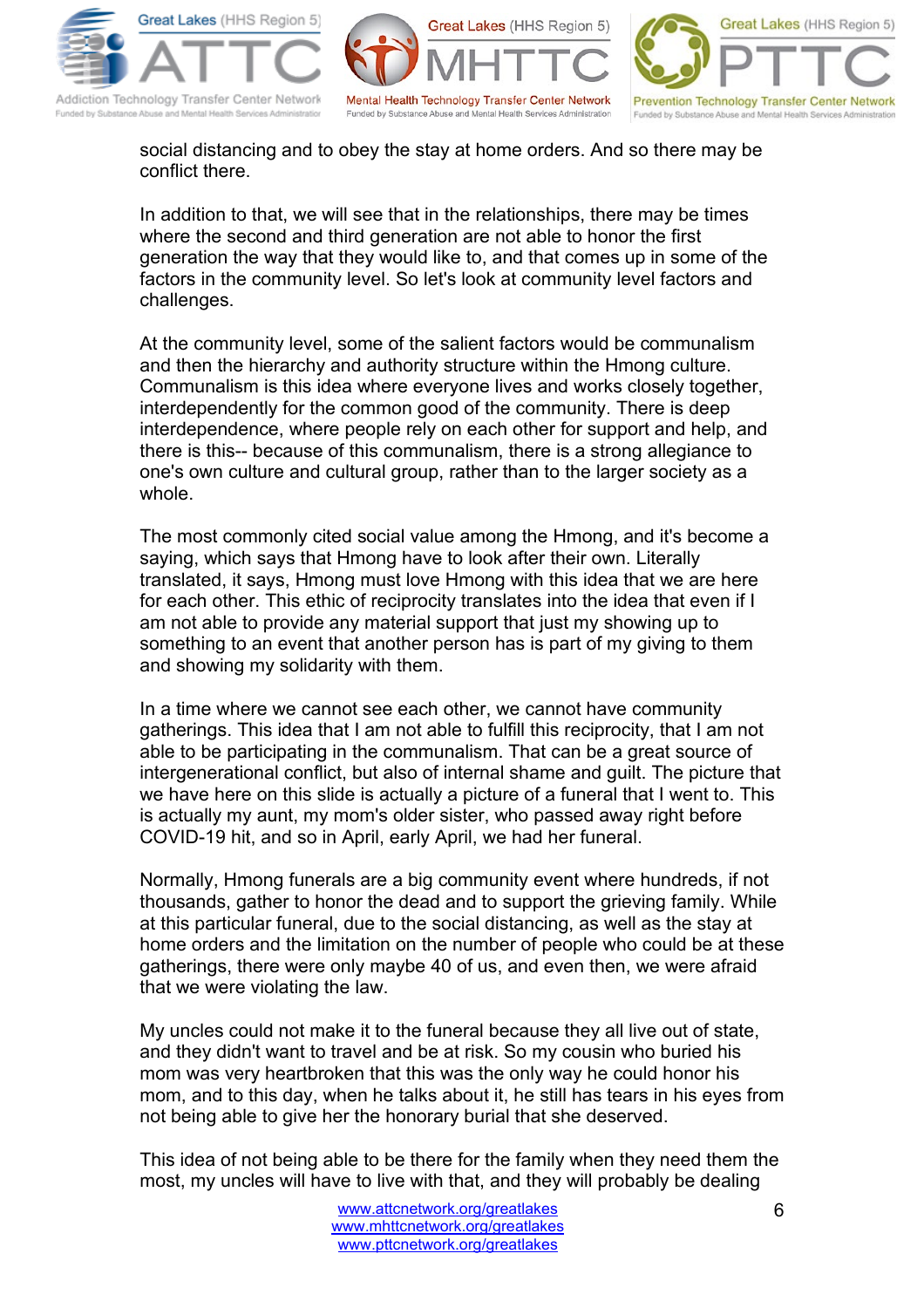





with guilt and shame for that as well. So communalism is a very important factor. We will talk a little more in a little bit about the religious aspects as well and just about some of the issues that are not being able to address during this time.

The other factor that I talked about is hierarchy authority structure. In the Hmong culture, clan system and the hierarchy within the clan system is very important. It determines who gets listened to and who gets to speak for the people, and even with very acculturated individuals, their parents will still expect and want them to listen to the clan authority.

Because of that, one of the challenges that we have is that information gathering becomes very much about who says it and where it's coming from. So word of mouth is very important, and word of mouth from people that you trust. And so there's a heavy reliance on news that comes from the leaders within the community, and we might not get the most accurate information or the most up to date information if we're not listening to mainstream media, but instead, looking to the community leaders or the clan leaders to be providing that information. So that can be a challenge.

At the community level as well, this is a good time for me to talk about historical trauma. Now, historical trauma is something that has become much more prevalent in the mental health field as we're looking at how symptoms are being displayed, particularly as we look cross culturally, and so historical trauma is not just a buzzword, but I want us to see that as we looked at the life course, the history the Hmong, that there is a history of trauma, and this trauma from the distant history, as well as very recent history, how does that impact the individual, the families, and the community. So let me take a moment just to talk more broadly about historical trauma, in general, and then we will apply it to the Hmong American community. First, historical trauma can be defined-- and I'm using Maria Yellow Horse Brave Heart's words, "The cumulative, collective, psychological, and emotional injury sustained over a lifetime and across generations resulting from massive group trauma experiences."

What's important is to be able to identify some of the historical trauma experiences. And so from the history, I've already said to you that there's been a long history of war and migration for the Hmong for centuries, and we can look then at how does this displacement and these war traumas, what are the responses to that trauma, and that will be important to note, because part of what happens with the historical trauma response is that, then, these responses get passed down from generation to generation.

And from a mental health perspective, we might look at the Hmong and try to figure out what are some of these symptoms of historical trauma or what we might call maladaptive social and behavioral patterns. What I would like to suggest is that rather than looking for maladaptive symptoms, instead, that we look at a much deeper level. I believe that part of what happens with historical trauma is that once a response is created, in response to the trauma, that it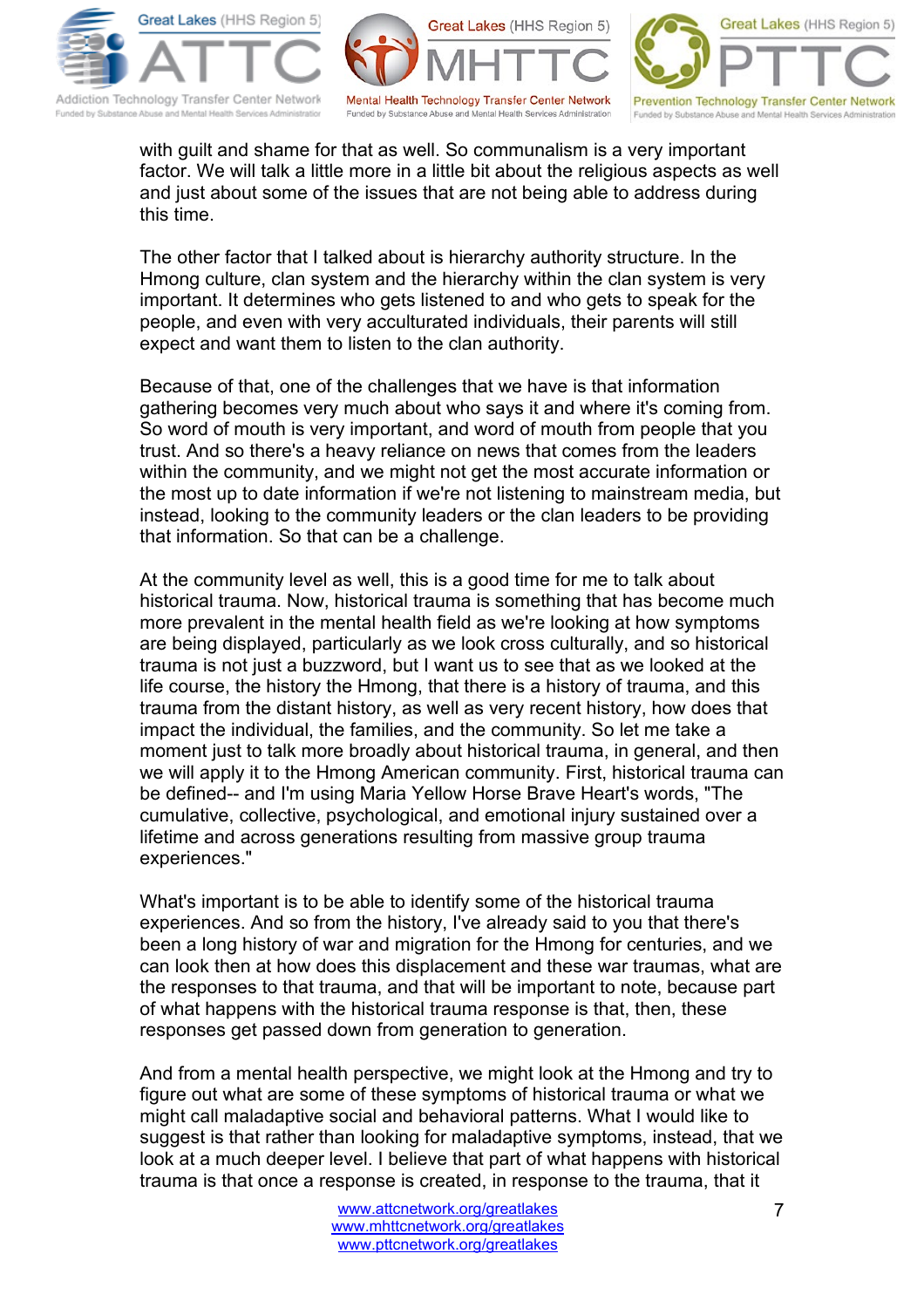





becomes-- it gets absorbed into the culture in the narratives that we tell, in the behavior prescriptions and proscriptions that we give to our children, it gets transmitted in the way that we believe things about ourselves and about others, and so it gets transmitted from generation to generation often through our folklore, our narratives, and then through our learned behaviors as I said earlier, and it becomes almost a part of the culture.

So what I mean by this is, for example, looking at the second historical trauma component for the Hmong, when I talk about deprivation and suffering, the Hmong have learned to think in scarcity mentality. There is a saying that if a Hmong goes into a field and finds a banana tree, he or she will chop the tree down in order to get the banana for food. The sense that the banana is here, I need it right now, I will do whatever I can to get it, because it's about survival. I can't think about five years from now, will this tree still be here to produce more fruit, because right now, it's about survival and because of the scarcity mentality.

In the fall, I spoke at a conference and shared that part of the scarcity mentality comes from a slash and burn agrarian approach, and some of the Hmong in the audience, second generation Hmong in the audience came up to me afterwards and said, I never made that connection, but now I totally see how my parents have the scarcity mentality and how they are worried about do we have enough for today. And so in many ways, these second gen could see the behaviors and had been taught, but they didn't know the historical trauma piece that gave birth to the scarcity mentality.

This idea of deprivation and suffering also means that there's a willingness to sacrifice yourself in suffering for the benefit of the family, the clan, or the community. And again, the survival of the family and then the community is more important than the individual's survival.

Another part of the historical trauma for Hmong Americans is that there has always been for many centuries racism and discrimination that the Hmong have faced, whether in China or in Laos where the Hmong lived pretty segregated from the dominant Laos society. The Hmong lived in high mountainous areas where nobody wanted to farm those lands, but the Hmong were willing to, so that they could stay separate and still keep their own culture and their way of life.

And so this idea of having lived for centuries with racism and discrimination means that a trauma response would be fear, very real fear for your own life and the survival of your people. So there tends to be a hyper vigilance about our behaviors, what we're doing, what we're not doing. And the hyper vigilance also can translate into heightened distrust of people who are seen as outsiders, people who are not from the community or of the community.

And the separation means that as children growing up, we heard our parents say, don't play with and then fill in the blank with whoever the media has told us would be a danger to us. It might be people who are different than you,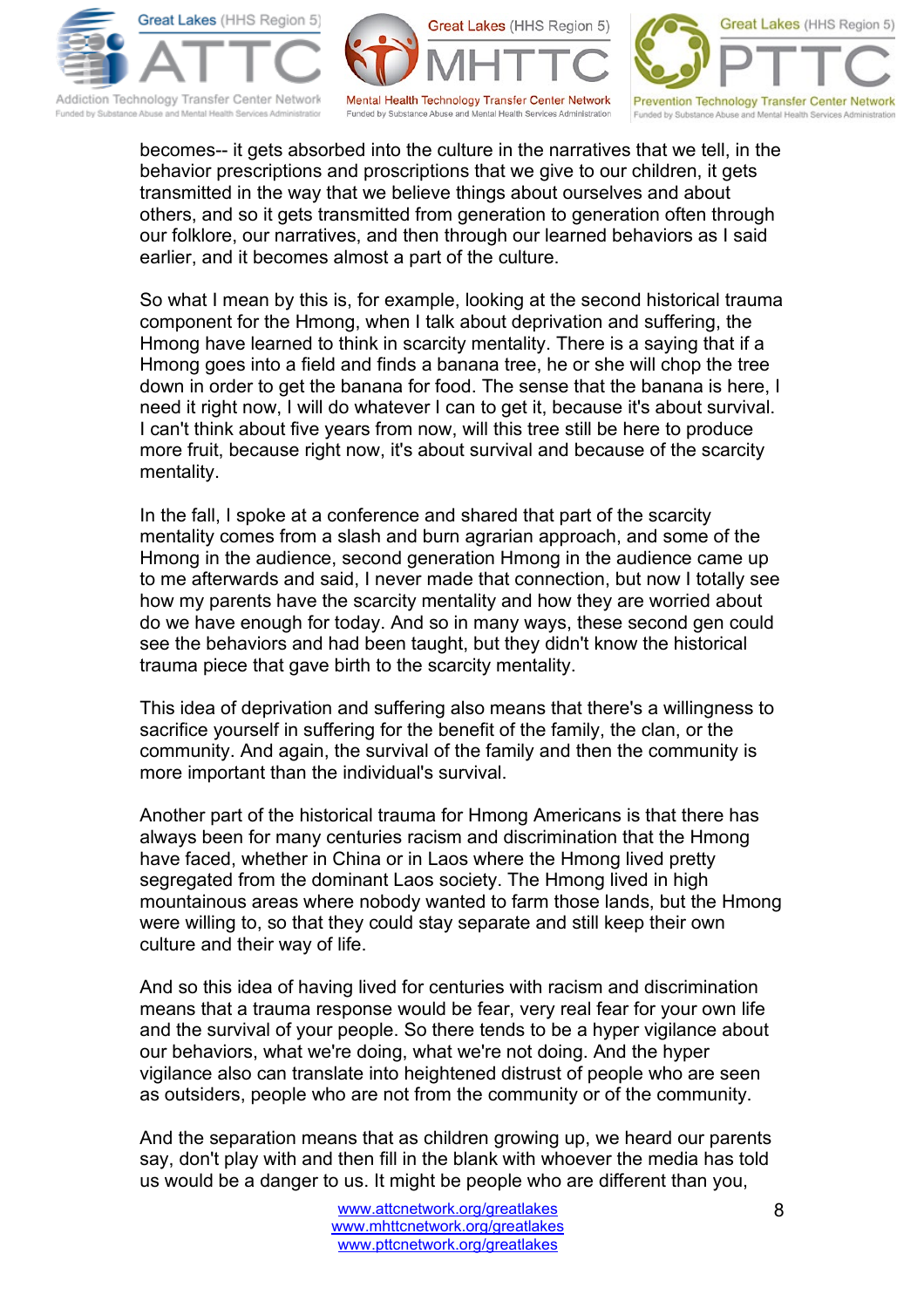





people who have a religion different than you, people who have more money than you, people who have less money than you, but you get the idea that this sense of separation means there is a very heightened sense of difference, looking at I'm different from you, you are different from me. It doesn't mean good or bad. It just means, I need to be wary, and I need to keep a safe distance from someone who is different.

Interestingly enough, the separation then also increases communalism. And communalism, we had already said earlier, is this idea of having greater loyalty to your ethnic or cultural group than to the larger society. And so you can imagine that if you are vigilant and you are separated and you are constantly looking to see who is part of the community and who is not, that there would be a heightened sense of we are in this together and we need to stick together. So the communalism increases allegiance to your own ethnic group.

And as we look at historical trauma, like I said, it seeps into the individual level, the families and their relationships and the community, and even in how the community interacts with the larger society. And these are factors that we need to keep in mind.

In looking at the societal level, then, currently we can see that there is disparity in access to resources. So this disparity in resource access is very much tied to socioeconomic status. It's tied to poverty. It's tied to racism. There are many barriers that many Hmong Americans face, and this disparity may be due to lack of-- or decreased language fluency. It could have to do with just not being able to afford some of the resources. It has to do with not having access to the proper insurance that would allow coverage and access.

It may be as simple as a lack of the necessary knowledge and skills that are not disseminated to the community. It may have to do with outright racism, where even trying to access these resources can be faced with racism from support staff and service managers and the structures in place. These are very real factors that many Hmong face at the societal level.

Some of the challenges that come from disparity in resource access and racism is that there can be a barrier to a person's productivity and then even to their thriving. At the societal level, if we look back at the historical trauma where Hmong may have learned to suffer and to just stick to their own group, that there may be a lack of truly thriving by being able to have all these other resources because of a distrust for outsiders and also because of a need to protect your own safety and the safety of your community.

Another challenge that may come up, particularly in regard to racism is that there are real safety issues, and these safety issues can come in fear of leaving the house, can come in hyper vigilance when you're out and about and just this need to even pull in even closer your family members and to give many warnings for family members and community members to not leave the communal system.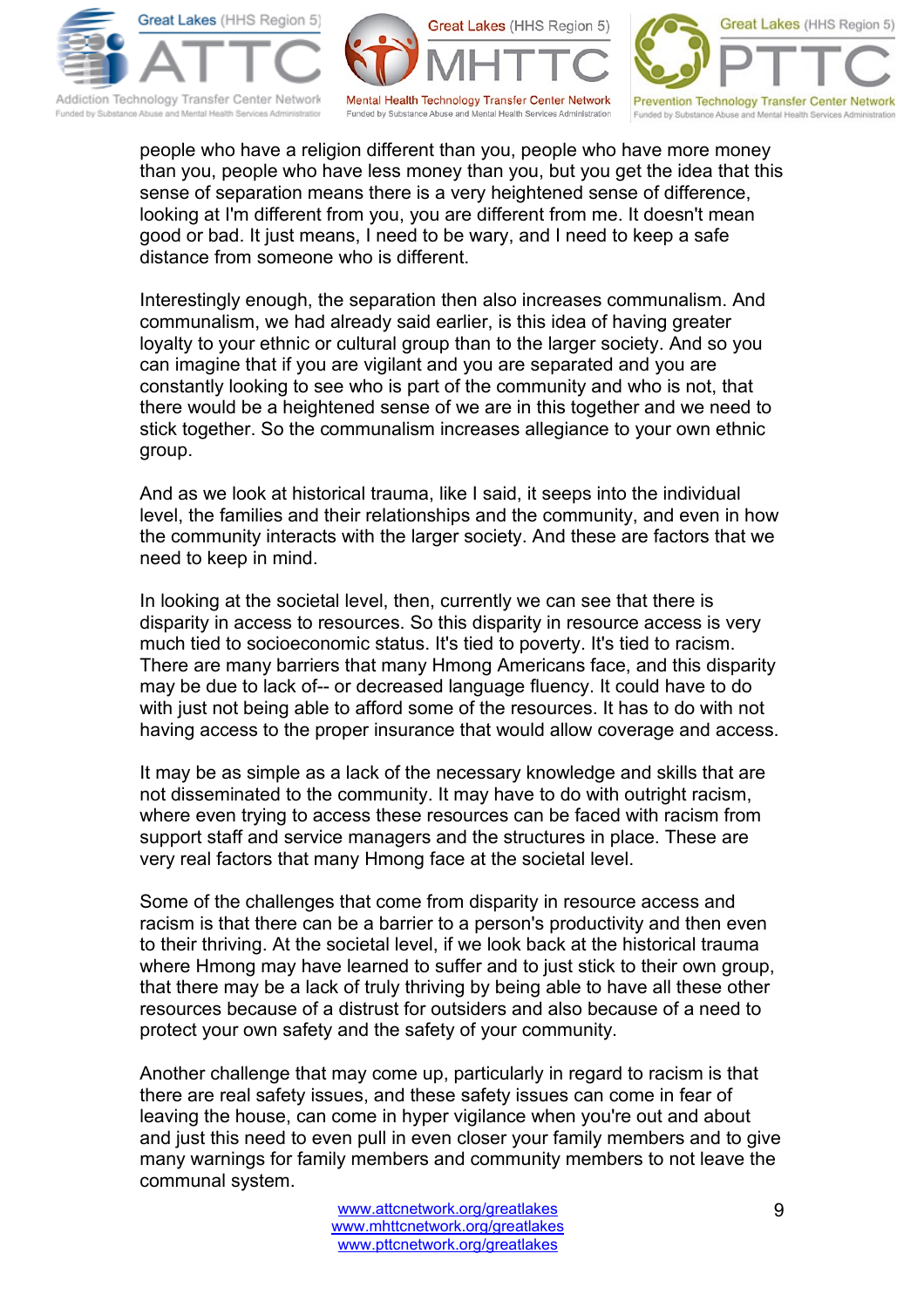





In addition, at the societal level, racism can affect the mental health of the individuals as well as kind of the social health of the community together as a group. And all of this may then also contribute to less participation in the mental health services, and even if those resources are available, if the challenges are there internally, the community may not be open to getting mental health services, or individuals may be fearful of doing that as well.

So these are some of the salient factors and challenges at the individual, relationship, community, and societal levels for Hmong Americans. How then, with this as the backdrop, how will we be able to provide culturally relevant crisis services during COVID-19? And I want us to just take a look at three major things that we can take into account, and then will help us to implement more culturally effective and culturally relevant services. We're going to look at coordinating communications, we're going to look at providing mental health services, and we're going to look at how to utilize a trauma-informed care perspective as we're providing services.

So coordinating communications is important. You can have the best mental health services, the best social services possible, but if you cannot get that information out to those who need it, they won't come to you for it, or they won't even know that it's available. So it is important to coordinate communications, particularly in this time when the information about COVID-19 and the rules and the laws are changing almost daily that we need to be able to figure out how to get the information out in a timely manner, but also in a way that the Hmong population will hear.

So one of the first things that we need to do is to collaborate with community leaders. We talked about how the authority and hierarchy in Hmong culture and community is that we get our news, and we take orders per se, I guess. We listen to trusted members of our community. So in order to get the communications out, we need to collaborate with the Hmong politicians, the 18 clan council, the clan leaders in the area, the clergy.

Among the Hmong, about 20%-- we don't know the exact number, but an estimate is that about 20% of the Hmong are have converted to Christianity, and the other 70% to 80% still practice shamanism. And so it is important not to just reach to the religious leaders, leaders among the shamans, but also to talk to the clergy, the pastors of the local churches.

There are lots of non-profit organizations, particularly in the larger metropolitan areas, these organizations who specifically work with Southeast Asian-Americans or with Hmong populations. We need to talk to Hmong medical and mental health providers and invite them to be the spokesperson or at least to be the one to disseminate the information.

During this time of COVID-19, there are very few places that are still open, but Hmong grocery stores or Asian-American grocery stores, that's a great place to be able to provide information for a large group of people who will be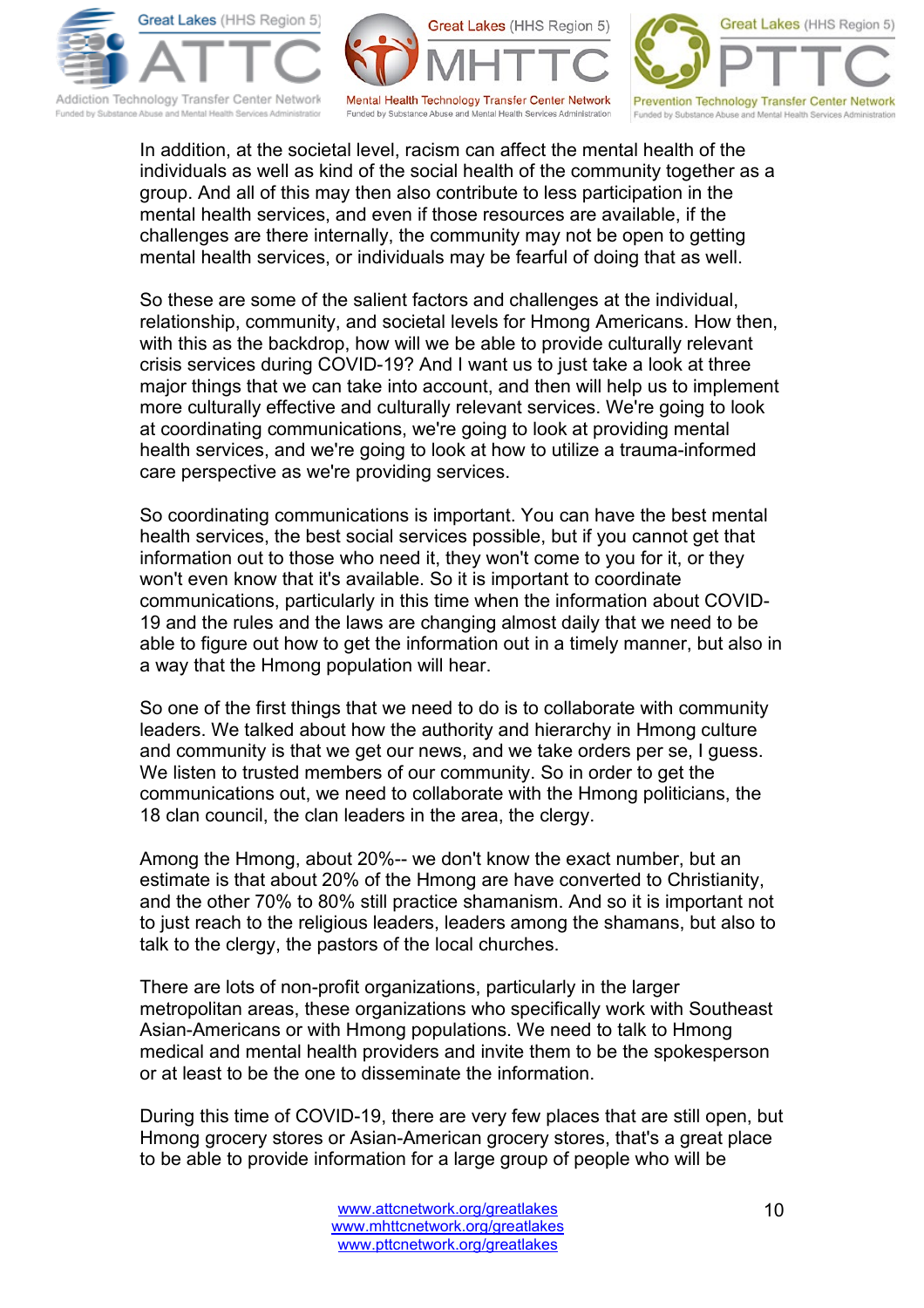





coming there to get their food. And then, last but not least, I would encourage that we also coordinate communications with funeral directors.

The picture that we see on this slide is actually one that I took at my cousin's funeral. He passed away early March, and his funeral was March 21. His funeral came at a time when literally, Minnesota was right at that cusp of what do we do? Do we restrict the number of people who can be in a public setting? And his funeral came the day after our governor issued the order that no more than 50 people can be in one place, and that they had to be six feet apart.

So normally, this funeral home that you see here is packed with chairs, and we can probably get, I don't know, maybe 200 to 300 people in this room and then another 200 in the adjoining room, where there's also a kitchen on one side. But this particular weekend, we were restricted and so some of us literally went just to pay our respects, and then we got back into our cars and drove back home. So you can see how it has transformed our funeral rituals.

However, during that weekend, there was miscommunication, and the funeral directors weren't sure what was happening. My family wasn't sure if they should cook, how much they should cook. It turned out that they were not able to even provide any food, because that would have been-- they would have had to cook it there at the funeral home and serve it to people. And so literally overnight, their funeral plans changed, and it would have been really helpful to have communications very upfront and very clear for them so that they could know how to plan.

The second thing we need to consider in coordinating communications is to provide information in Hmong, in the Hmong language. Part of this is that 82% of Hmong who were surveyed in the 2017 community survey said that they speak another language other than English at home, 82%. And then 32% of Hmong reported that they speak English less than very well, which just tells us that many in the Hmong population may still prefer to hear news and information in their own language.

And not only do we need to provide it in their language, but we need to use and disseminate the communications through methods that the Hmong are already using. So among the non-English speaking Hmong, there is a heavy reliance on telephone conference lines. You call in, and you get to hear news that's happening. There's usually a show that is being put on, but people just call in and listen on their phones. And there are literally hundreds of those.

In addition, there is Hmong radio, which can be broadcast through Facebook now, but also that people driving around the Twin Cities can listen to Hmong radio. Probably one of the most utilized in the community is YouTube, watching YouTube videos, and then Facebook. My mom, who is 83 years old, is now on Facebook, and she even knows how to host a viewing show, which I'm not sure I even know how to do. And so even in the first generation and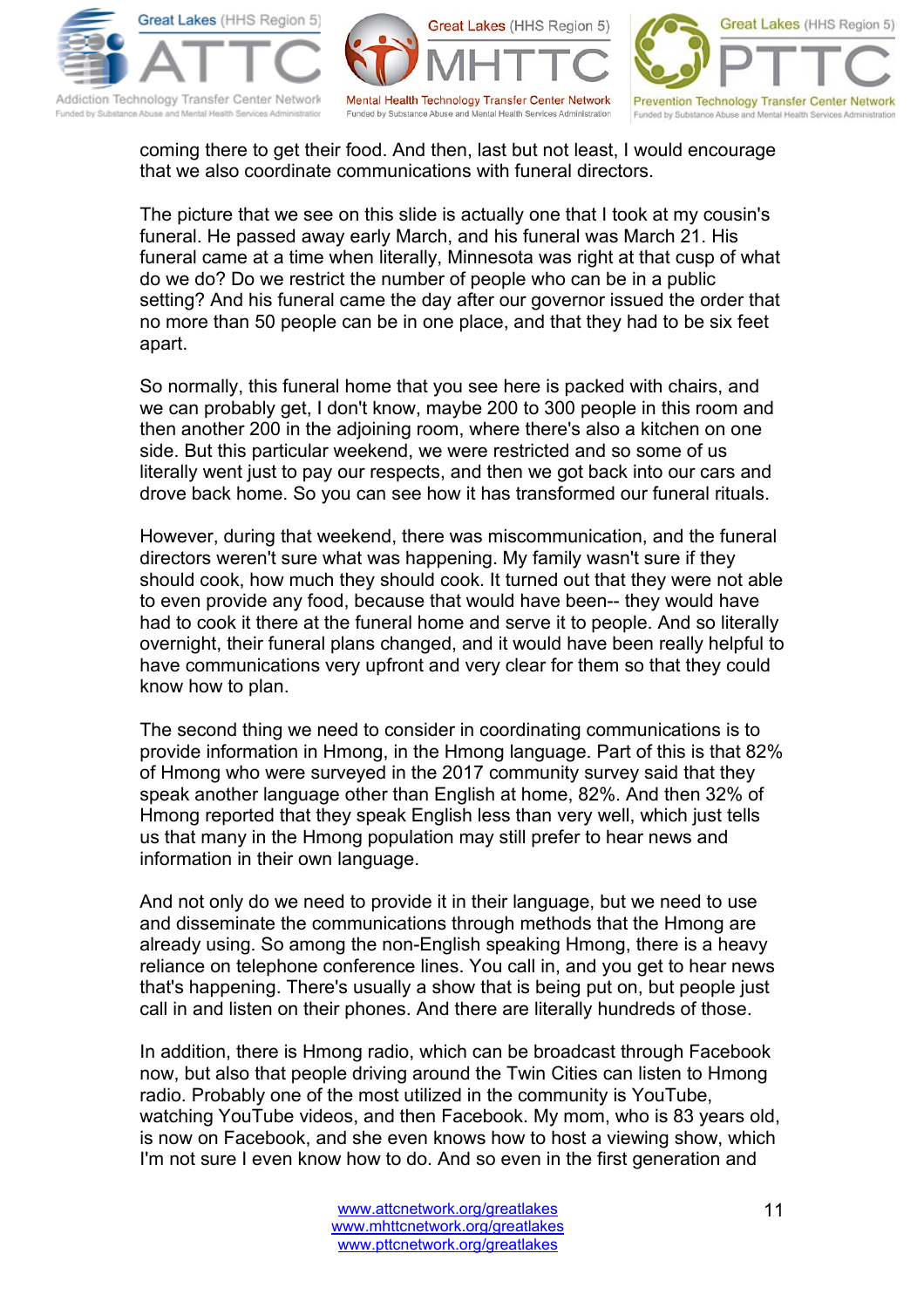





among the elderly, YouTube and Facebook are great ways that we can disseminate the information that is necessary.

Secondly, as we look at providing mental health services, my hope is that as I have been sharing some of the factors and challenges within the Hmong community, that you are already thinking through some of the things you will need to consider when we are providing mental health services. I'm just going to talk about a couple of these things.

The first is that we need to meet practical needs. According to Maslow's hierarchy of needs, it is very difficult to help somebody unpack and heal emotionally and psychologically when they don't even have food, or when they're not able to get their homework done, things like that. So it is important. It is part of providing mental health services is to be able to support them in getting their practical needs met.

The second thing we need to do is to coordinate our mental health care with religious leaders, whether that is their pastor or their Bible study small group leader that we coordinate care with them or whether that's with the shaman, the clan leaders who can connect us to the shaman. Much of the healing that needs to occur may be at a very soul level, and our mental health services need to incorporate that as well.

A third component of mental health services needs to be a broad psychoeducation in the Hmong language disseminated by methods that people will get it. A Hmong person may not come into our mental health clinics, but they will watch a YouTube video on depression, on preventing suicide, and so we need to be able to get that information out about the mental health services, the mental health issues, and to provide not only the education, but the hope that we want to put out there for the larger audience.

And then as far as doing mental health and providing that, certainly, we are in a time where we're using teletherapy now, where we can't be face to face with clients. And so with our Hmong population, we need to assess individually each client at a time, whether it is appropriate to use teletherapy. Currently, of my four clients, two of them have decided they'd prefer not to come in, to not use teletherapy and just wait, that face to face is what they find helpful. And so we need to assess on an individual basis.

Even as we're using teletherapy, we need to be able to adjust some of the relevant protocol. For instance, we may be wanting more privacy for our clients, but what if they live in a house with eight other people, and there really is no way for them to have a lot of privacy? We may have to work with them, wherever they may be.

Confidentiality. Teletherapy means that if they're in a room and somebody walks by, somebody will know you're doing therapy. Well, we may just have to live with that and be able to still support the client in their confidentiality as much as possible.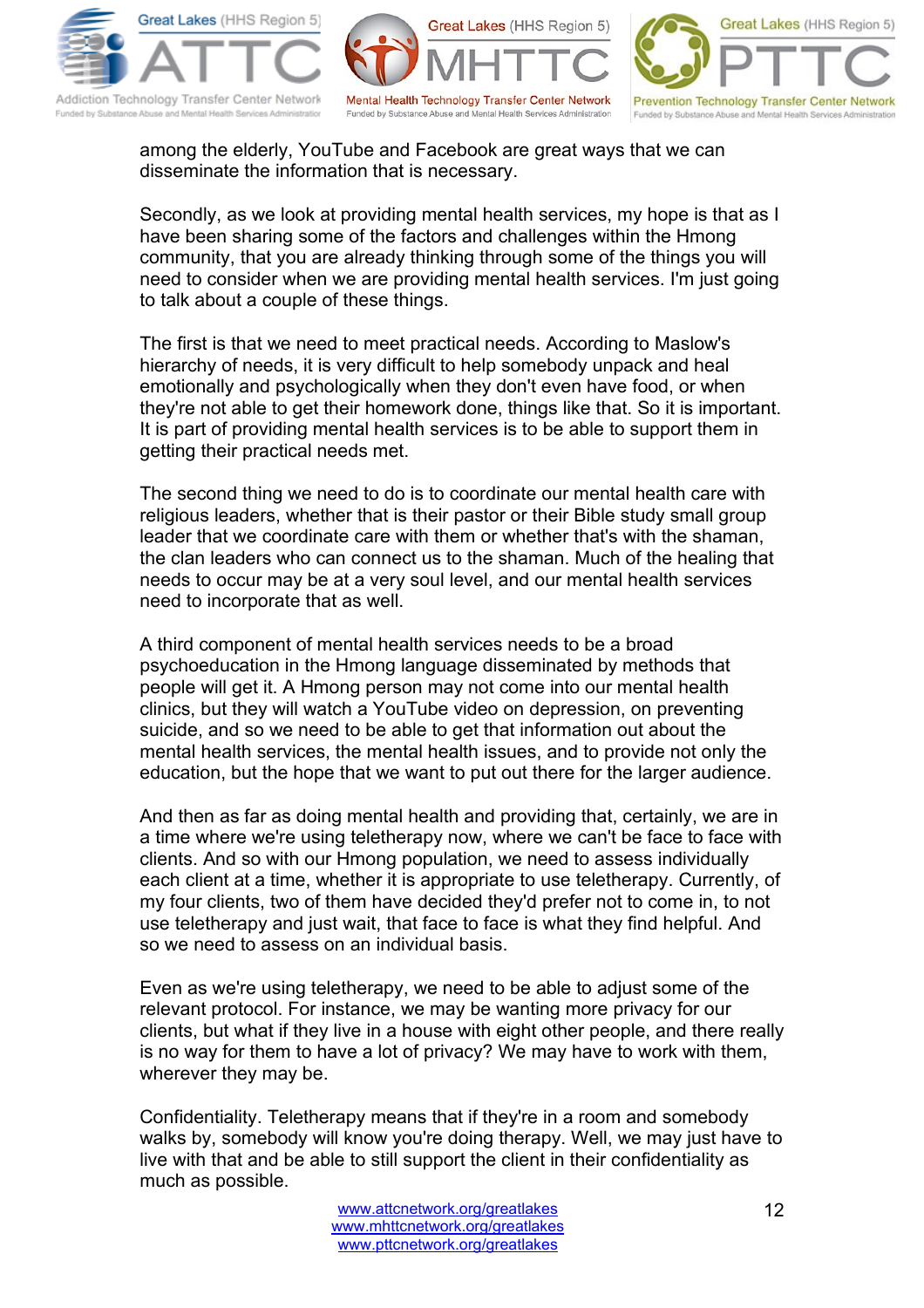





And in line with that, this third point is that we need to provide psychoeducation and support for clients and their whole family. So teletherapy might be a wonderful time where we can invite the whole family into talking about the client's symptoms, but also about family relationships and symptoms, so to be able to give support to our client through supporting their whole family. And I believe that teletherapy can open the door to that.

There are many more things we could say about the actual provision of mental health, but I want us to actually take almost a step back and take a big picture view, and I'd like to talk about utilizing trauma-informed care. I spent a lot of time making the point that the Hmong population has undergone historical trauma and that historical trauma means that even if you have a third generation Hmong in front of you, whose grandparents were the ones who escaped from Laos to Thailand and finally made it to the US, that you will still need to recognize the pervasiveness of trauma in various forms for this individual, this couple, this family, and to recognize the impact of that trauma.

Again, trauma doesn't have to be that they exhibit DSM 5 behaviors, but it can mean that they have adapted ways of viewing the world, ways of viewing their own helplessness, ways of viewing you as the service provider. And so we need to recognize the pervasiveness of trauma.

In addition to that, we need to acknowledge and understand the symptoms and what we might consider difficult behaviors, we need to acknowledge and understand them as coping strategies. I want us to recognize that there is a huge potential for us as privileged, Western trained mental health providers, that we privilege the medical model, that we privilege a Western conceptualization of illness and health and pathology. And so when we acknowledge that, then it might be easier for us to notice the community resources and notice these alternative methods of coping and resilience that we may not have noticed before.

Another component of the trauma-informed care is that we collaborate and empower the client and the client family. And this collaboration can take many forms, but one of the first is just being able to promote the community and indigenous helping capabilities that they already have, to privilege those coping styles and those helping mechanisms. Another way is to be very deliberate in sharing our health resources, resources such as where the money goes, resources such as the professionals who are working with the families.

A resource can be oversight or accountability, and many of these things-- we may feel like we're trapped or we're mandated to do things a certain way, but I believe that this collaborative and empowerment means that we're constantly giving away expertise and we're giving away power and giving away resources as much as we can.

And then the fourth component of trauma-informed care is for us to avoid retraumatization. And re-traumatization is this idea that in the interface with